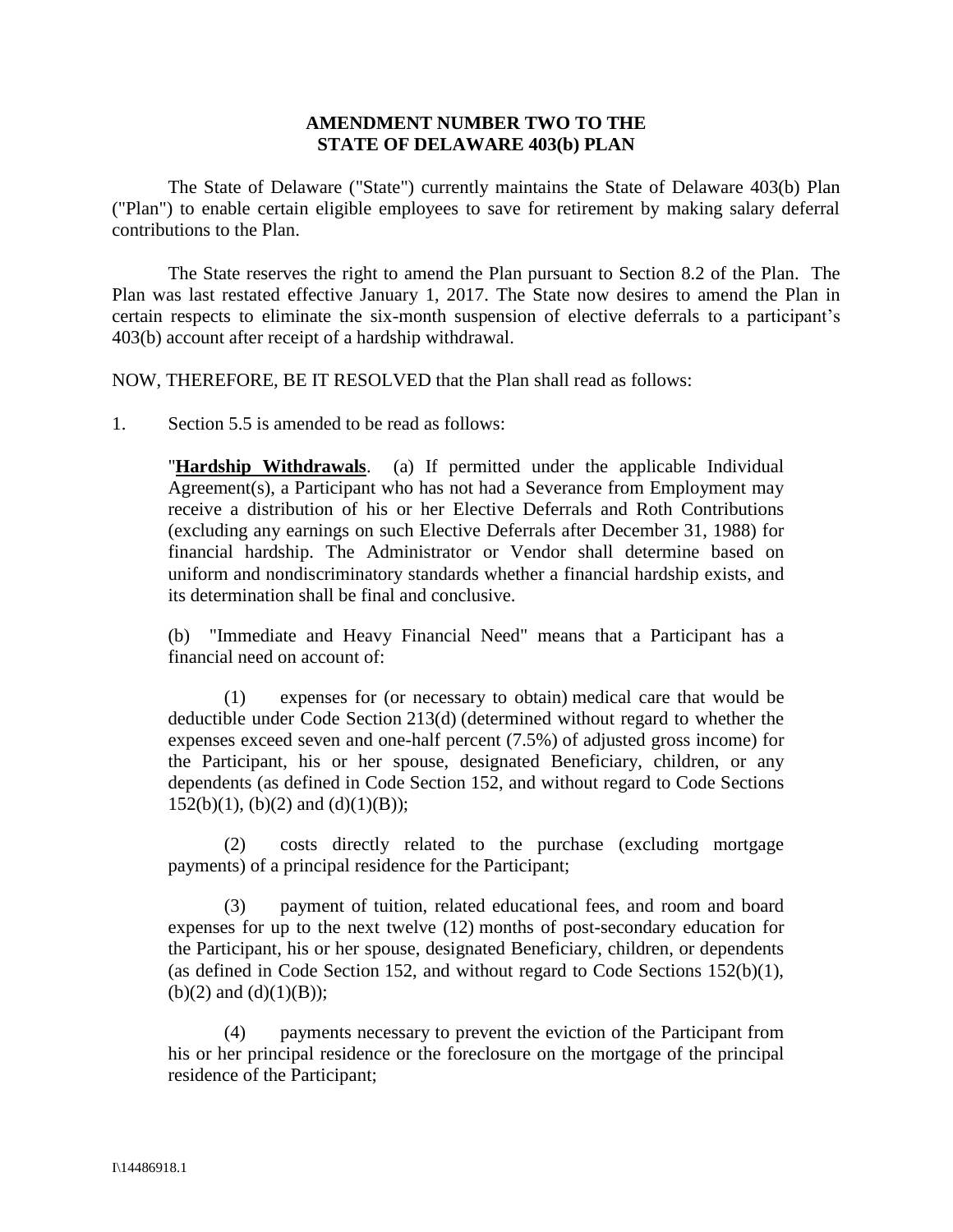(5) payments for burial or funeral expenses for the Participant's deceased parent, spouse, designated Beneficiary, children, or dependents (as defined in Code Section 152, without regard to Code Section  $152(d)(1)(B)$ ;

(6) expenses to repair damage to the Participant's principal residence that would qualify for a casualty deduction under Code Section 165 (determined without regard to Code Section 165(h)(5) and whether the loss exceeds ten percent (10%) of adjusted gross income);

(7) expenses and losses (including loss of income) incurred by the Participant on account of a disaster declared by the Federal Emergency Management Agency (FEMA) under the Robert T. Stafford Disaster Relief and Emergency Assistance Act, Public Law 100-707, provided that the Participant's principal residence or principal place of employment at the time of the disaster was located in an area designated by FEMA for individual assistance with respect to the disaster; or

(8) such other circumstances as the Commissioner of Internal Revenue determines constitute financial hardship under Code Section 401(k) or the Treasury Regulations thereunder.

(c) A financial hardship distribution must be made on account of a Participant's Immediate and Heavy Financial Need. Any such distribution will be considered necessary to satisfy an Immediate and Heavy Financial Need of the Participant only if:

(1) the distribution is not in excess of the amount of the Immediate and Heavy Financial Need (including amounts necessary to pay any federal, state or local income taxes or penalties reasonably anticipated to result from the distribution):

(2) the Participant has obtained all distributions currently available under the Plan or any other deferred compensation plans maintained by the Employer, other than hardship distributions;

(3) for distributions made on or after January 1, 2020, the Participant represents that he or she has insufficient cash or other liquid assets to satisfy the need; and

(4) the Participant has met any such additional or alternative requirements as may be prescribed in Treasury Regulation Section 1.401(k)  $1(d)(3)(iv)(E)$  or subsequent promulgations.

Effective January 1, 2020, Elective Deferrals or Roth Contributions are no longer required to be suspended for six (6) months after receipt of the hardship distribution, and any suspension in effect on such date shall immediately end.